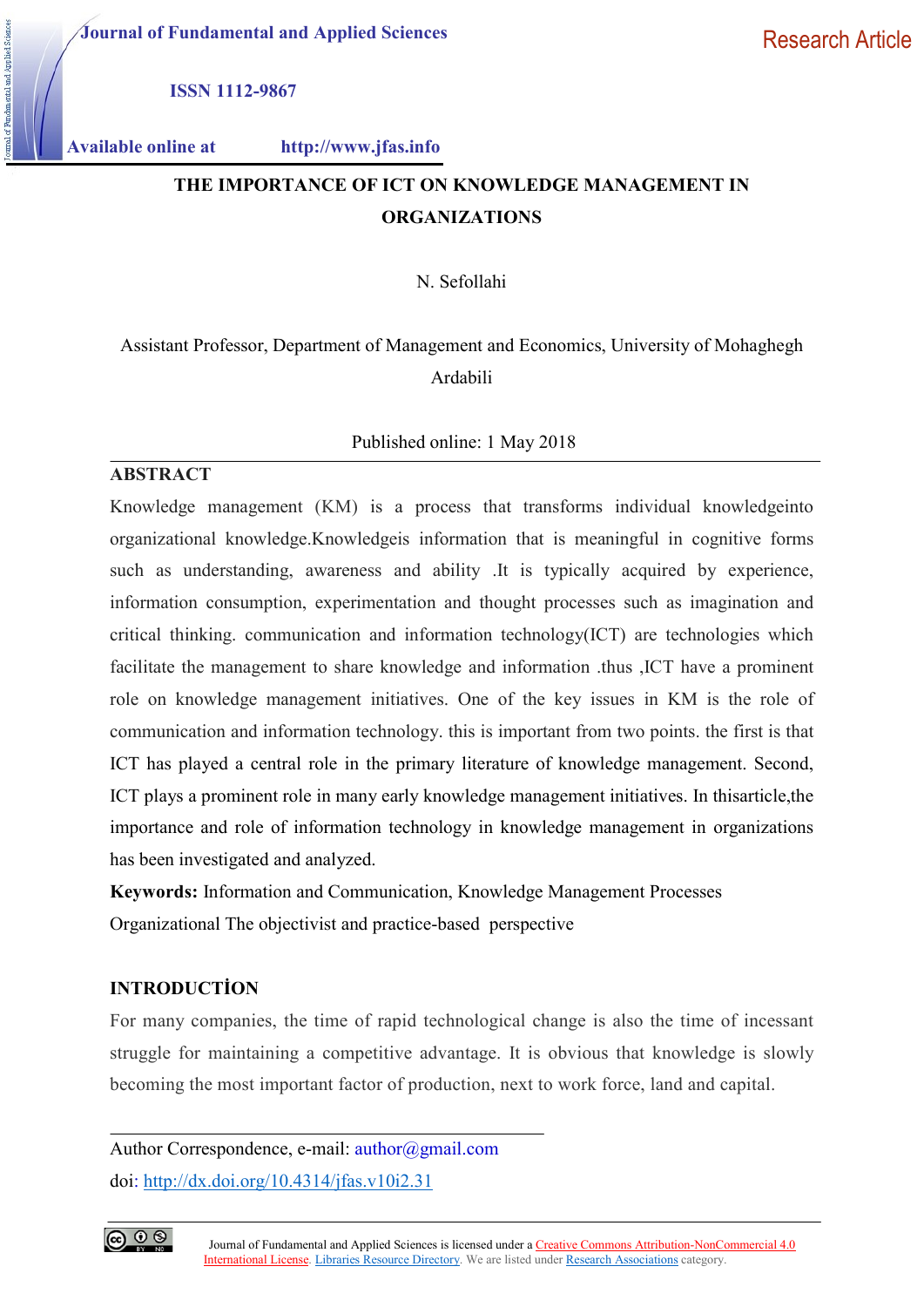Even though some forms of intellectual capital are transferable, internal knowledge is not easily copied. This means that the knowledge anchored in employees' minds can get lost if they decide to leave the organization. therefore, the key objective management.

is to improve the processes of acquisition, integration and usage of knowledge, which is exactly what knowledge management is all about an Accounting Information System plays an important and effective role in providing decision makers with suitable information that helps them take informed administrative decisions (Shehadeh, 2014; Davoudi et al., 2018). It is one of the major systems for accounting information production which help in rationalizing and supporting economic decisions which impact the resources and wealth of communities, thus impacting the welfare of individuals .on the other hand, the accounting system is closely related to various administrative processes, as it is one of the most efficient systems in satisfying the requirements of the organization's management, improving performance levels to achieve targets, helping in solving any issues, and providing useful information for relevant decision makers which contribute to supporting the performance and continuity of such organizations . In addition, the accounting information system plays a major role in providing an integrated view of the organization to align capabilities with resources and functionalities in order to realize the full potential of such resources (Romney, 2011; Fartash et al., 2018).

Nevertheless, these perspectives have been widely criticized and have not led to the position where ICT is usable and has not had a meaningful role. on the contrary, there has been a major shift in how the relationship between ICT and knowledge management processes is being studied, which we will review in this article. the impact of information technology depends on the type of transition knowledge. in general, information technology is used in the management, sharing, recording, storage, and retrieval of objective knowledge in order to make objective knowledge more accessible and easier to process.

## KNOWLEDGE MANAGEMENT

KM is a program or system designed to create, validate, present,Sharing and applying knowledge to the success of the organization.Knowledge management is the systematic management of an organization's knowledge assets for creating value and meeting tactical & strategic requirements. It consists of the initiatives, processes, strategies, and systems that sustain and enhance the storage, assessment, sharing, refinement, and creation of knowledge(Tutorials Point,2015).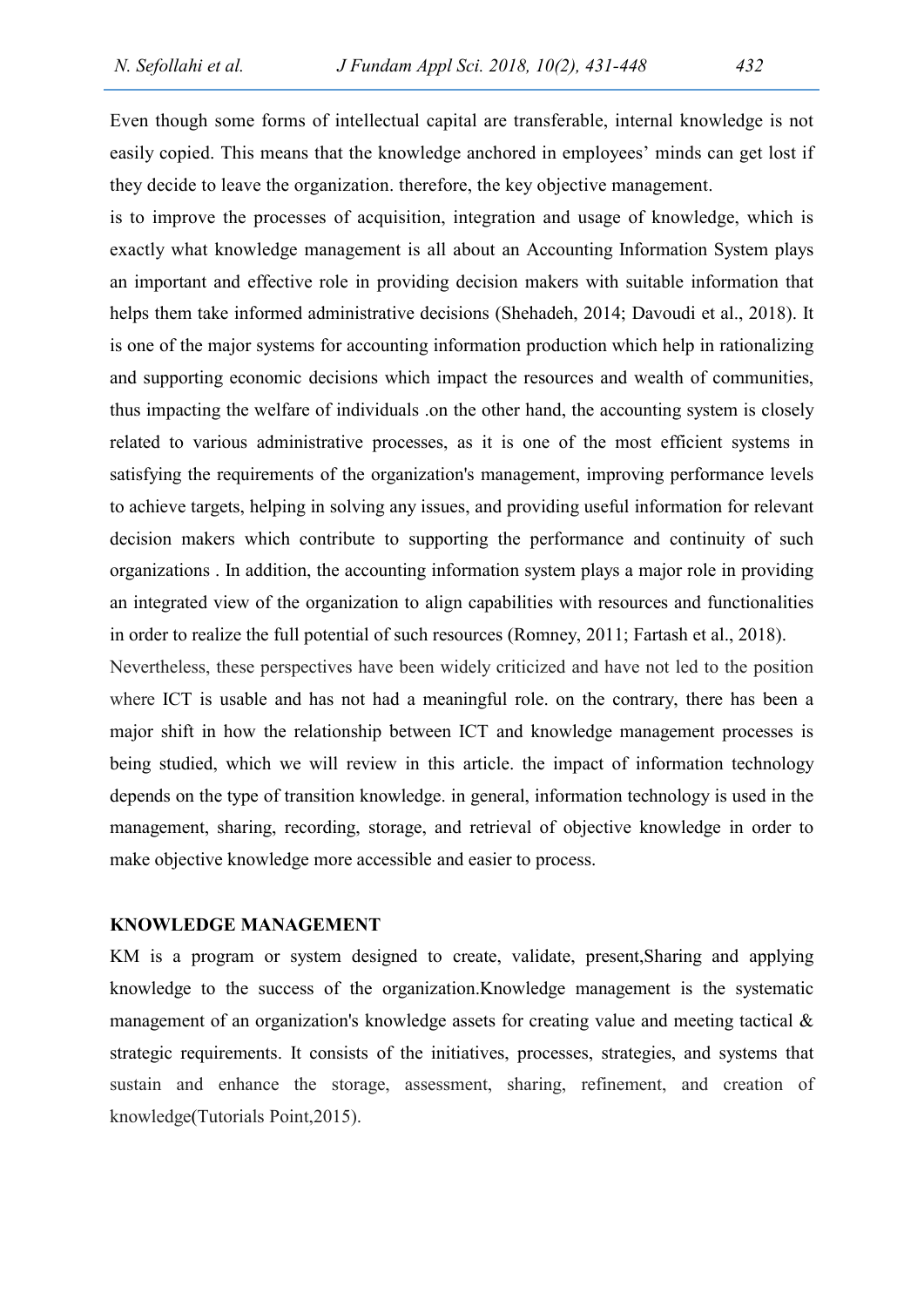## KNOWLEDGE CREATİON

Creating knowledge refers to the ability of organizations to create new and useful ideas and solutions.organizationswith the development and restructuring of past and present knowledge, are working in different ways to create new realities and concepts. Creating knowledge is an important process in which motivation, inculcation, experience and chance play an important role .the criterion for measuring new knowledge is its effective role in solving current problems and innovation in the market. there are several methods through which experiments can be re-tested (Baht, 2000). For example, each organization can rebuild a part of existing knowledge by using the emulation strategy, replication, and replacement. an organization can improve its capabilities by relying on its capabilities and reducing its shortcomings and weaknesses. an organization can create a strong knowledge technology by strengthening the capabilities of the R & D sector, studying the external environment and employing knowledge technology.

# ACCREDİTATİON OF KNOWLEDGE

Knowledge accreditation refers to the extent to which companies can influence knowledge and assess its effects on organizational environments. as time goes by, a part of past knowledge needs to be revised and adapted to current realities. often the constant confrontation between technology, techniques, and individuals is needed to measure the credibility of knowledge.for example, when an organization employs a new set of technologies, tools, procedures, and processes, it needs to refine and update its staff skills so that it can fit well with new competitive realities.

 Accreditation is a difficult process of controlling, testing, and continuously improving basic knowledge to achieve existing and potential realities. by changing the facts, the need for the conversion of knowledge into information and data that may eventually end up. because advancement in a particular field requires information, hypotheses, rules and regulations, and rules out some of the old rules and hypotheses.

#### SUPPLY OF KNOWLEDGE

Presenting and presenting knowledge demonstrates the methods by which knowledge is provided to the members of the organization. in general, organizations can take different steps to build their basic knowledge. nevertheless, organizational knowledge is distributed in different situations and involves different processes and is held in various print and electronic media, and requires each different kind of knowledge supply. because of these different types,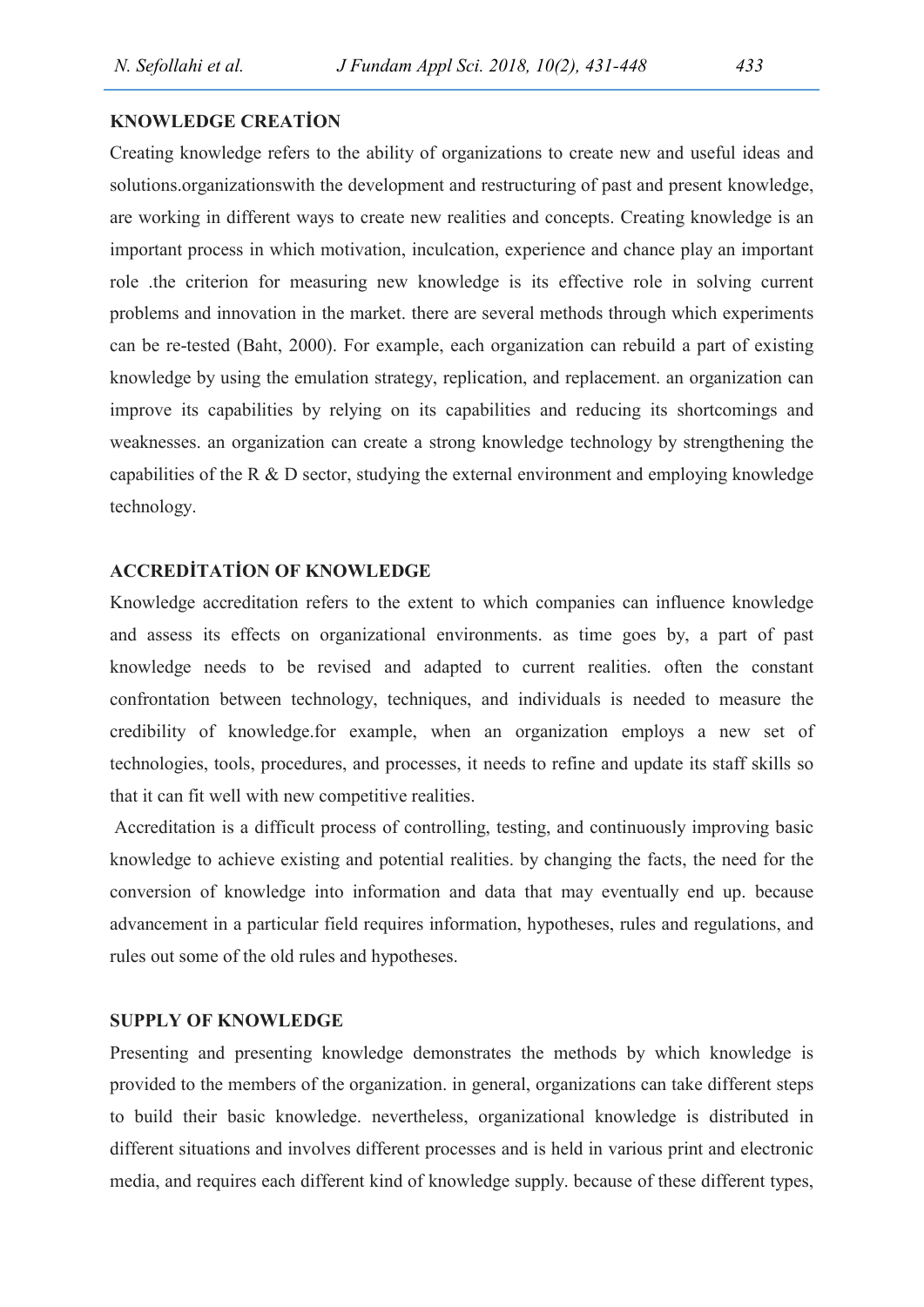it is difficult to rebuild and integrate this knowledge from independent sources for members of the organization. for example, in one organization, each section can process its data in a way that it does not exist with other parts due to the lack of standards for the same format. although members of the organization may obtain relevant information through the organization of data at different databases, it is still difficult to integrate and interpret information in different ways. Members of the organization deal with sets of techniques. if it is necessary for them to learn a particular way of working, the delay in the consolidation and internalization of this new knowledge is normal.

#### SHARİNG KNOWLEDGE

Knowledge must be shared prior to exploitation at the organizational level. the interaction between organization technologies, techniques, and individuals can have a direct impact on knowledge sharing. for example, organizational structure reduces the opportunities for knowledge sharing and the interaction between technologies, techniques and individuals, taking into account the form of traditional controls and roles. in other words, the horizontal structure of the organization will strengthen the policy of accepting the flow of knowledge among sectors and individuals. the use of e-mail, the internal network, the bulletin and the newsgroup helps to better knowledge sharing within the organization, allowing individuals to interact with each other in different ways.

## APPLİCATİON OF KNOWLEDGE

In general, organizational knowledge should be directed towards the products, services and processes of the organization To be employed. If an organization cannot easily identify the correct form of knowledge in its proper place, it will be difficult to compete in the realm of competition. When innovation and creativity are essential to the organization's life, the organization must be able to apply the right knowledge appropriately. Organizations have different ways to use their knowledge resources. For example, one can obtain existing knowledge from various internal content, adopt appropriate measurement standards, encourage and educate people to think creatively and understand their understanding of how to improve the products, services and processes of the organization. the concept of applying knowledge is to link and activate existing knowledge to add values. For example, Intel is at the forefront in the precise design and continuous improvement of processor speeds (Koolis & Montagomeri, 1995). The criterion for evaluating the usefulness of knowledge is not always clear. At the same time, if an organization considers knowledge useful in its current activities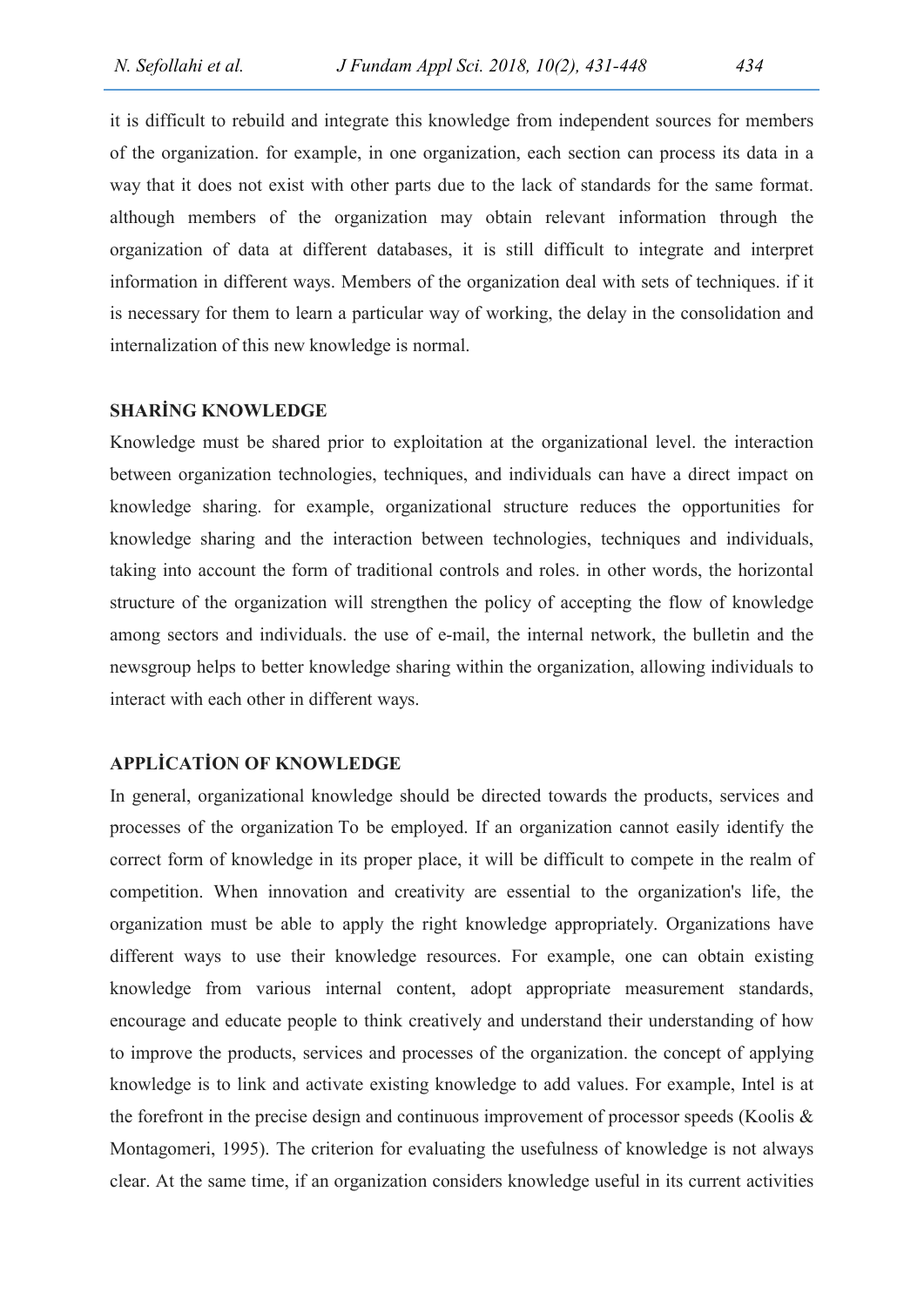and activities, it should be arranged that the working groups can assess and evaluate knowledge. The strength and capacity of an organization itself does not originate from previous knowledge, but rather the ability to revive knowledge of the organization, its processes, and markets to take timely measures for innovation. here, knowledge management clearly distinguishes itself from other approaches such as reengineering. KM requires a constant awareness of continuous change, as well as innovation in a ratio that is at least as consistent with the dynamics of market changes.

#### TYPES OF KNOWLEDGE

In the modern economy, the knowledge that it is able to harness is the

organization's competitive advantage. this competitive advantage is realized

through the full utilization of information and data coupled with the harnessingof people's skills and ideas as well as their commitments and motivations. in thecorporate context, knowledge is the product of organization and systematicreasoning applied to data and information. it is the outcome of learning thatprovides the organization's only sustainable competitive advantage. as suchknowledge is an essential asset that has become more important than land,labor or capital in today's economy.

In general, there are two types of knowledge: tacit knowledge and explicitknowledge. tacit knowledge is that stored in the brain of a person. Explicit

knowledge is that contained in documents or other forms of storage other thanthe human brain. explicit knowledge may therefore be stored or imbedded infacilities, products, processes, services and systems. both types of knowledge canbe produced as a result of interactions or innovations. they can be the outcome ofrelationships or alliances. they permeate the daily functioning of organizations andcontribute to the attainment of their objectives. Both tacit and explicit knowledgeenable organizations to respond to novel situations and emerging challenges.

# EXPLİCİT AND İMPLİCİT KNOWLEDGE

The division of knowledge explicitly implicitly is widely used in the analysis of organizational knowledge characteristics. the explicit knowledge of the objectivist perspective is synonymous with objective and real knowledge. It is worth mentioning that firstly, explicit, objective knowledge is considered and can be independently of value, social and individual systems. and secondly, it can be formulated explicitly.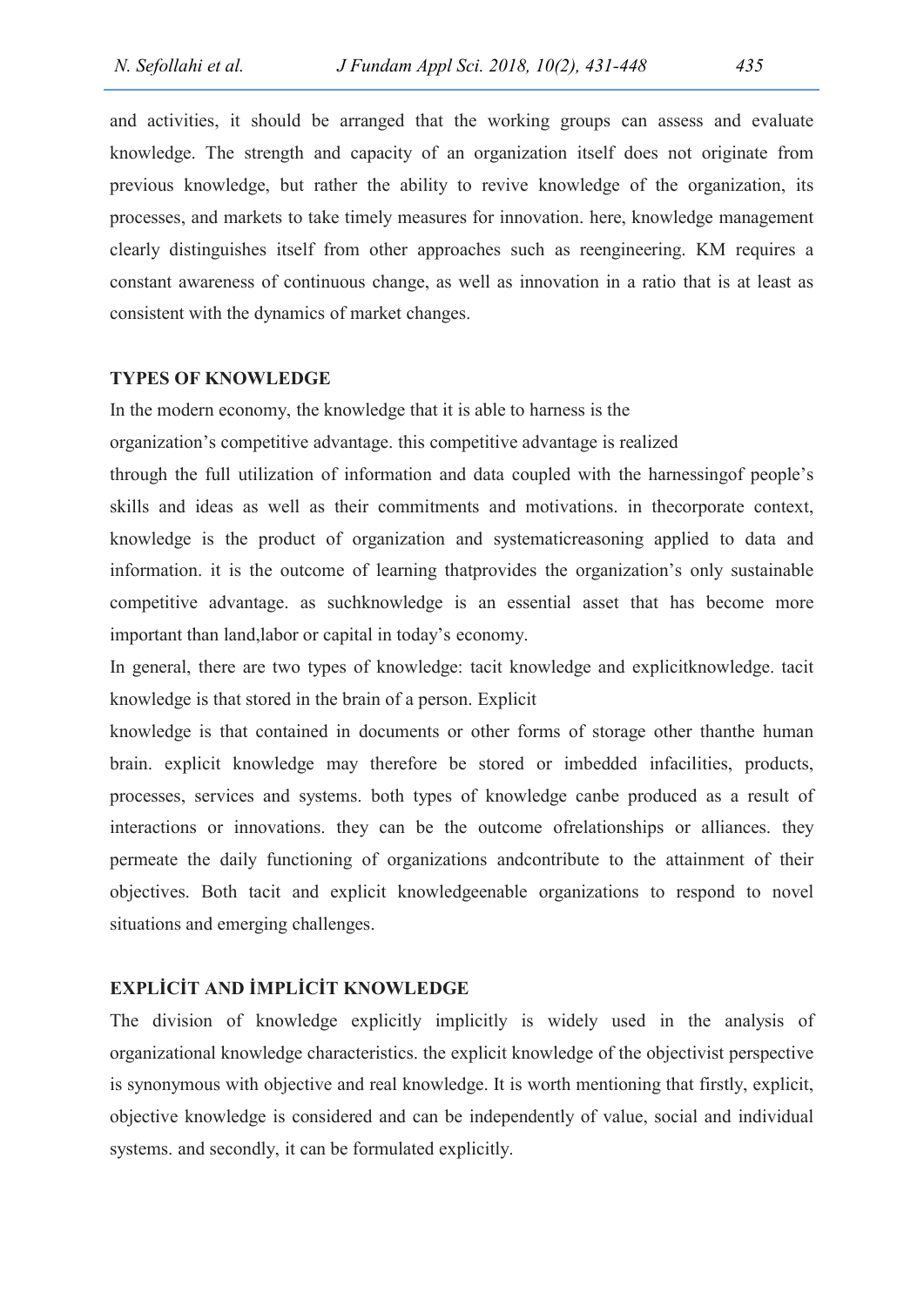On the other hand, tacit knowledge represents the knowledge that individuals possess, but is not expressed (indescribable). This knowledge can have cognitive and physical skills (such as the ability to do sweetish and teddy, to perform mathematical acts, or to create a propaganda slogan) with cognitive forms (such as value systems that their people ) To incorporate. Therefore, the main feature of tacit knowledge is personal and difficult to compile if it cannot be formatted and compiled. That is why not only is the tacit knowledge of the problem difficult, but it may also be semi-conscious.

data represents facts or values of result and relation between data and other relations have the capacity to represent information. Pattern of relations of data and information and other patterns have the capacity to represent knowledge. what is the real value of information and knowledge, and what does it mean to manage it? in this example what needs to be managed to create- value is the data that defines past result; the data and information associated with the organization, it's market, its customer, and competition, and the patterns which relate all these item to enable a reliable level of predictability of the future. Knowledge management is referred to be the capture, retention and reuse of the foundation understanding of how all these pieces fit together and how to convey them meaningfully to some other person.

This distinction between tacit and explicit knowledge is by no means exclusive to objectivist epistemology in terms of knowledge, but the precise method that this distinction has formed in this perspective is entirely specific. most importantly, as we shall see later in this chapter, some of the main implications of the description of this division are obtained based on the method in which the knowledge-sharing processes are carried out.

 In the framework of objective-knowledge epistemology, logic or this / that is dominant, with the division of knowledge into it either implicitly or explicitly. this dividing characteristic is fully characterized in the following quotes, there are two types of knowledge, tacit knowledge and explicit knowledge (Nonaka et al. 2000). therefore, from the perspective of this view, the tacit and explicit knowledge of the two sides is not a spectrum, but represents two pure and indivisible forms of it.

#### INFORMATİON AND COMMUNİCATİON TECHNOLOGY (ICT)

ICT is a technology that facilitates the management or transfer of knowledge, and facilitates it. this term includes a wide variety of heterogeneous technologies, including computers, telephones, electronic mailboxes, databases, search engines, the Internet and video conferencing tools.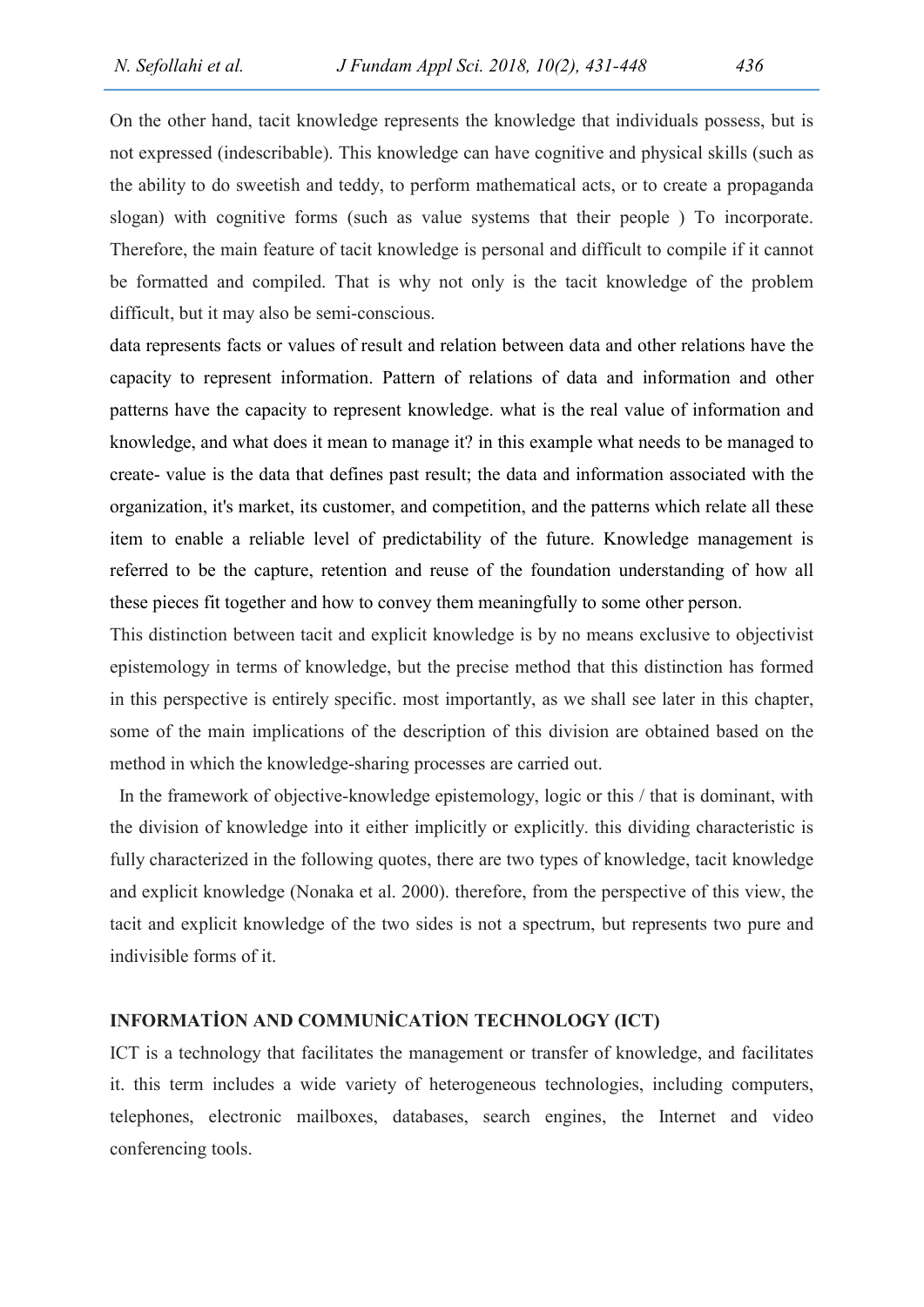This article will discuss the three areas of discussion / disagreement. These discussions are based on the following. (1) The domain ICT can facilitate visibility processes . (2) the range of communication means that are constant or different degrees of richness of information. (3) The extent to which trust can be expanded and strengthened in social relationships. features of ICT-based Knowledge management Processes the two sections discuss various methods that have perspectives on knowledge about ICT that can be used in organizational knowledge management processes.

## OBJECTİVİST PERSPECTİVE

In this article the general lines of the objective perspective on knowledge as well as how the knowledge sharing processes are explained. a brief and concise statement of some of our key assumptions will help explain and explain the roles of ICT in knowledge management processes. first, this perspective assumes knowledge as an object that exists separately and separate from the people it holds. second, there is a goodness in the perspective that there is more knowledge either explicitly or can be explicitly developed through the process of compilation. third, this perspective considers the concepts of knowledge sharing as a transmitter-receiver model and assumes that the knowledge sharing is relatively simple and convenient Figure 1-1 illustrates the different roles that ICT can play in the knowledge management process and interact with them. these roles exist at two levels.

Two important and important roles ICT has in managing knowledge and is associated with five other roles, are: first, in the compilation of knowledge, and second, knowledge storage in some of the reservoirs. There is a problem in this regard, the classification and distinction that exists between the separate parts of the developed knowledge and are based on some classification systems. when knowledge is developed and through these processes, ICT systems can play a vital role in using these templates to store knowledge. thus, for example, electronic databases represent a sample of the ICT-based source of knowledge.

As shown in Figure 1-1, there are five other ways in which ICT can be used to manage organizational knowledge (see Table 1-1). for example, one of the common uses of search engines is to find skilled and experienced people (however, the role of search is strengthened by the electronic storage system in which the expertise of individuals in this field is divided into searchable electronic databases). Technology-led knowledge management initiatives are not necessarily technology-driven projects and projects. this issue will be discussed again in the section before the end of thisarticle. while widespread criticism of this technology-driven approach to knowledge management has been subject to severe constraints (see next section),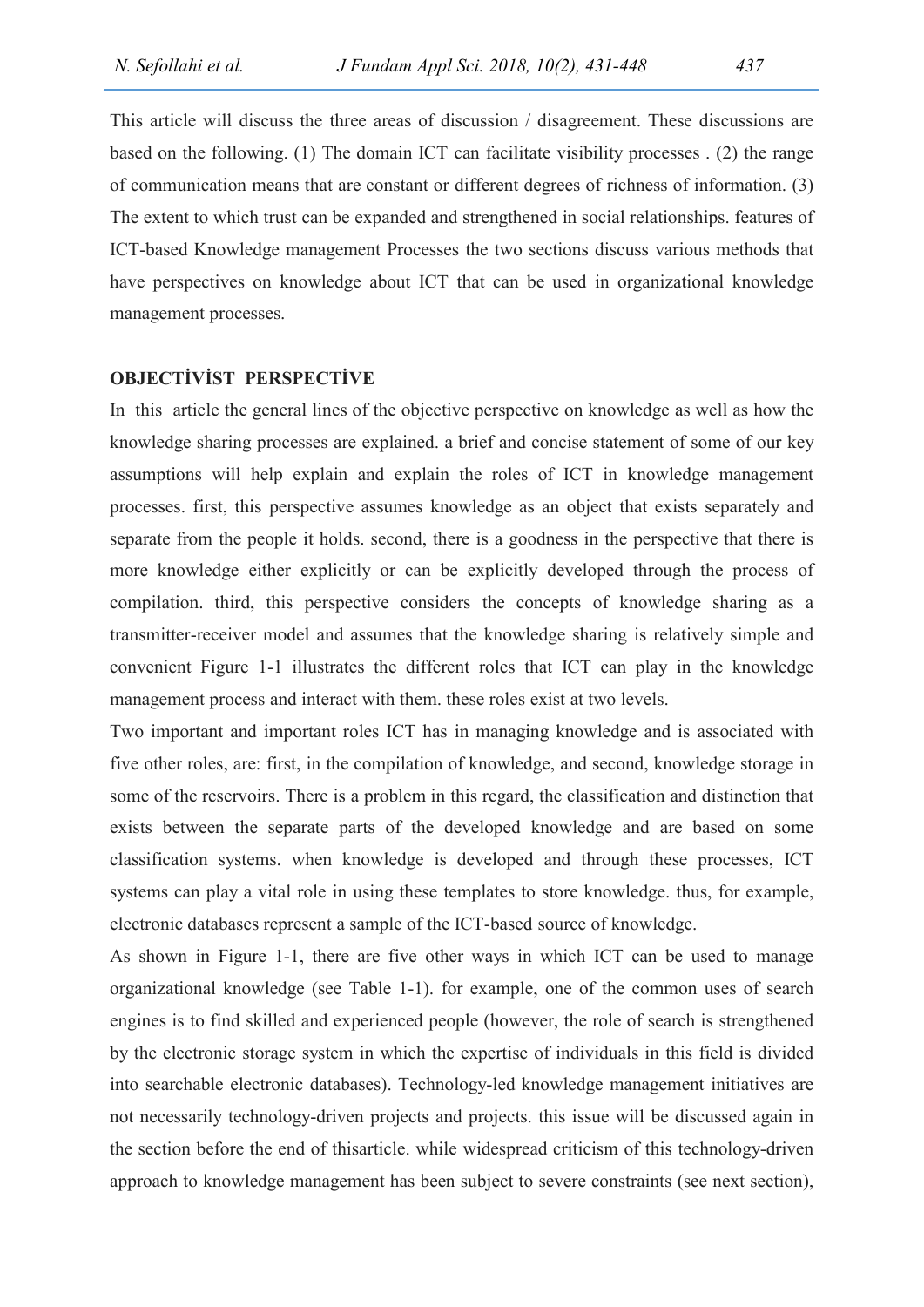evidence suggests that the KM initiative in many organizations , Is still rooted in the objectivist perspectiveof knowledge, and many organizations have succeeded in these initiatives.

# PRACTİCE-BASEDPERSPECTİVEON KNOWLEDGE

Even in the short time that knowledge management has become a major issue, there has been a significant improvement in the role played by ICT in such processes. the objective perspective is the only general lines in which ICT plays an important and direct role in the process of compilation and knowledge sharing, while its applicability is still less than the time it was used in the mid-late 90's. was . as a result, the optimism about using this perspective was less with regard to its ability to formulate tacit knowledge, store and transfer knowledge electronically.Over time, the role of ICT in the organizational knowledge processes that are relevant to the practice-basedperspective is fully accepted. as you will see, the practical perspective of knowledge in the knowledge of ICT is less direct, but very important in supporting and facilitating social processes that strengthen the processes of knowledge between individuals.

 The critique of the objectivist perspective of technology was, to some extent, Figure 1-1 objective perspective of ICT roles in knowledge processes

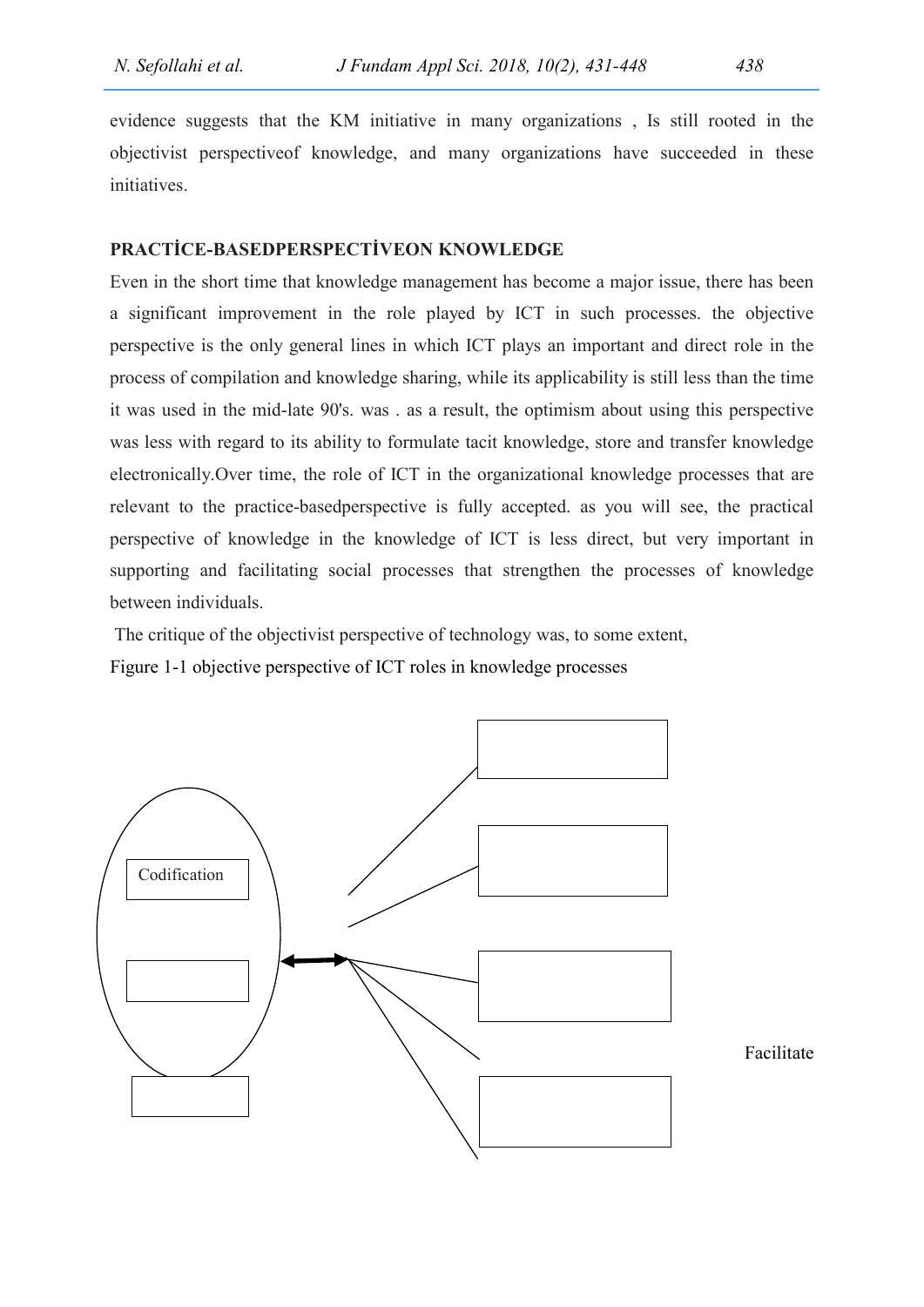



a fundamental shift in thinking about the role of ICT in the processes of knowledge management, whose general outline was detailed in this Article. However, it is necessary to briefly reiterate these criticisms (see Table 1 1-2) because these criticisms will help in understanding the role of ICT i in a practice-based perspective of knowledge. First, the objectivist perspective has been criticized for excessive emphasis on the extent to which tacit objectivist perspective has been criticized for excessive emphasis on the extent to which tacit<br>knowledge can be formulated, while practice-based perspective holds that tacit knowledge will never be completely explicit. Second, the objectivist perspective does not confirm the inseparable character of explicit and tacit knowledge there is absolutely no explicit knowledge, and electronic communication with inseparable character of explicit and tacit knowledge there is absolutely no explicit knowledge, and electronic communication with any kind of explicit knowledge means that its implicit component or communication and full sharing are not carried out. Third, thisperspective of the existence of knowledge in organizations is divided, dispersed and specialized, Makes Fourth, the lesser importance of considering that knowledge is tissue specialized, Makes Fourth, the lesser importance of considering that knowledge is tissue-<br>related, means that such knowledge cannot be separated from its texture and fully understood in another context. The fifth and last point is that the objectivist perspective suffers from what Toscus calls the universal illusion. It is the idea that one can accumulate organizational knowledge in a single source. 1-2) because these criticisms will help in<br>
-based perspective of knowledge. First, the<br>
xcessive emphasis on the extent to which tacit<br>
based perspective holds that tacit knowledge<br>
: objectivist perspective does not conf

Therefore, based on the perspective of practice-based ism, the role of ICT in the development and storage of knowledge in electronic resources is limited. Also, this kind of knowledge is devoid of implicit assumptions and values that underlie it. devoid of implicit assumptions and values that underlie it.

### In-situ discussions about ICT and knowledge processes

In the practice-based perspective, there is no general consensus on the role that ICT can play in knowledge management processes. this section addresses three of these topics and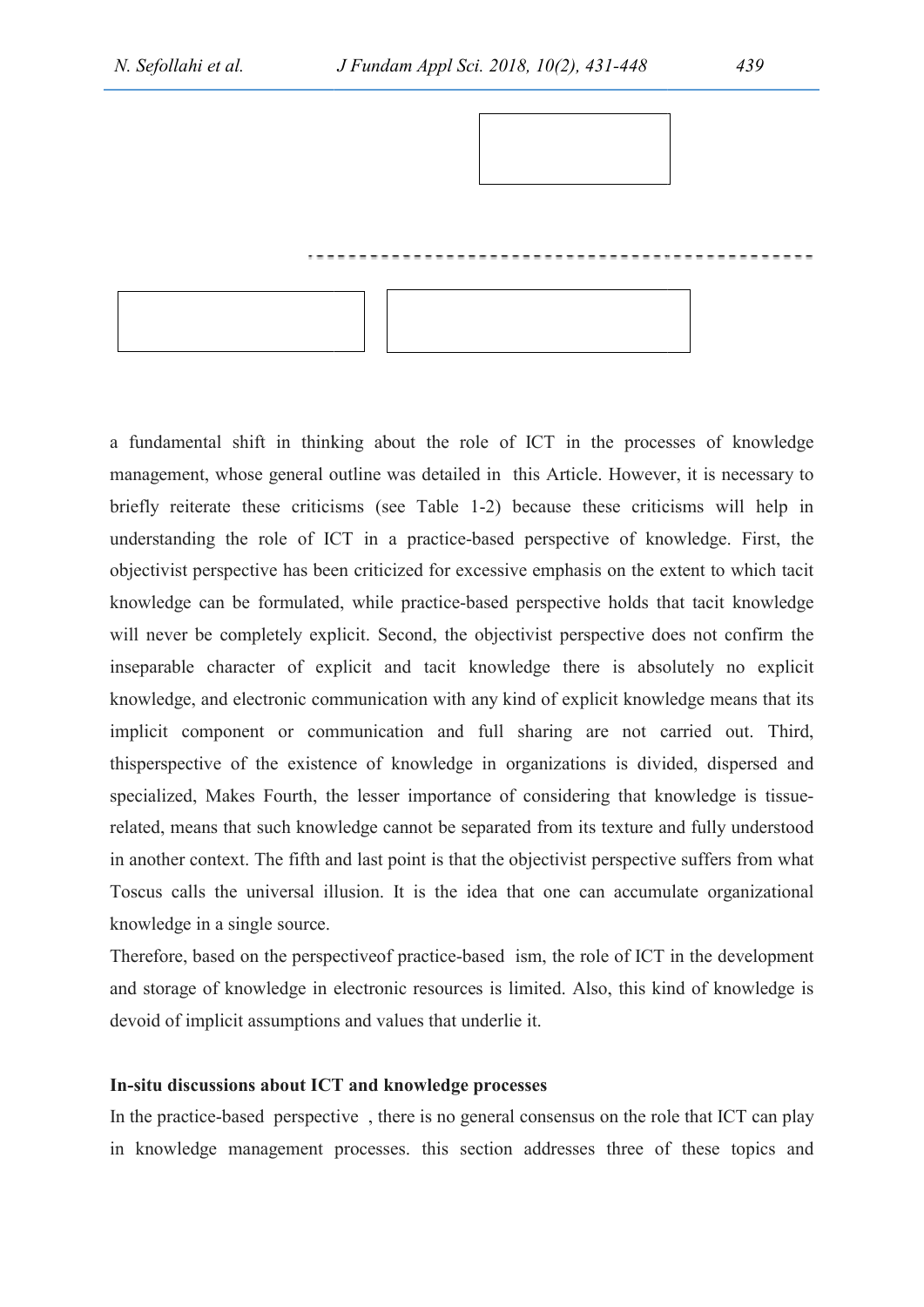simultaneously provides a deeper understanding of the conceptual use of the practice-based perspective and the role of ICT in knowledge management processes.

#### ICT and vision / visibility

The first part discusses the question of how ICT can facilitate a good balance for visibility and visibility processes to be carried out successfully. answered this question positively and believed that ICT communication could facilitate visibility and visibility processes. Buland et al. (1994) also argue that an IT system can be created that can do this and states that information technology can help to distribute cognitive knowledge through empowerment Encourage individuals to enrich the content presented with their perceptions, engage in discussions with colleagues about them, and use them in practice.

## ICT and information richness of various communication tools

One of the findings from the discussion is that face-to-face communications have different characteristics with electronic communications. also, given the details of this issue, different communication and information technologies have different communication features (see Table 3-8). Nevertheless, the characteristics and degrees of information richness of various communications are the subject of dispute and the second issue is discussed.

In the information systems literature, information enrichment theory (IRT) states that various devices have a fixed and specific information richness level, and the richness of communication is considered as a distinct and irreplaceable feature of communications (Negonyama and Lee 1997). 147). In addition, this theory has been able to provide a reasonable rational choice approach to the choice of individuals with regard to the means of communication that they use, which in this way individuals can communicate with their activity is relevant. From this perspective, various means can be categorized in the relationship between their target levels based on the richness of information. In this case, face-to-face interaction with the most important and richest, e-mail or e-mail the weakest means of communication will be. Table 1-2 shows this categorization (the position of the communication medium).

## Table 1-2 Features of various communication devices

#### means communication Features

 $\overline{a}$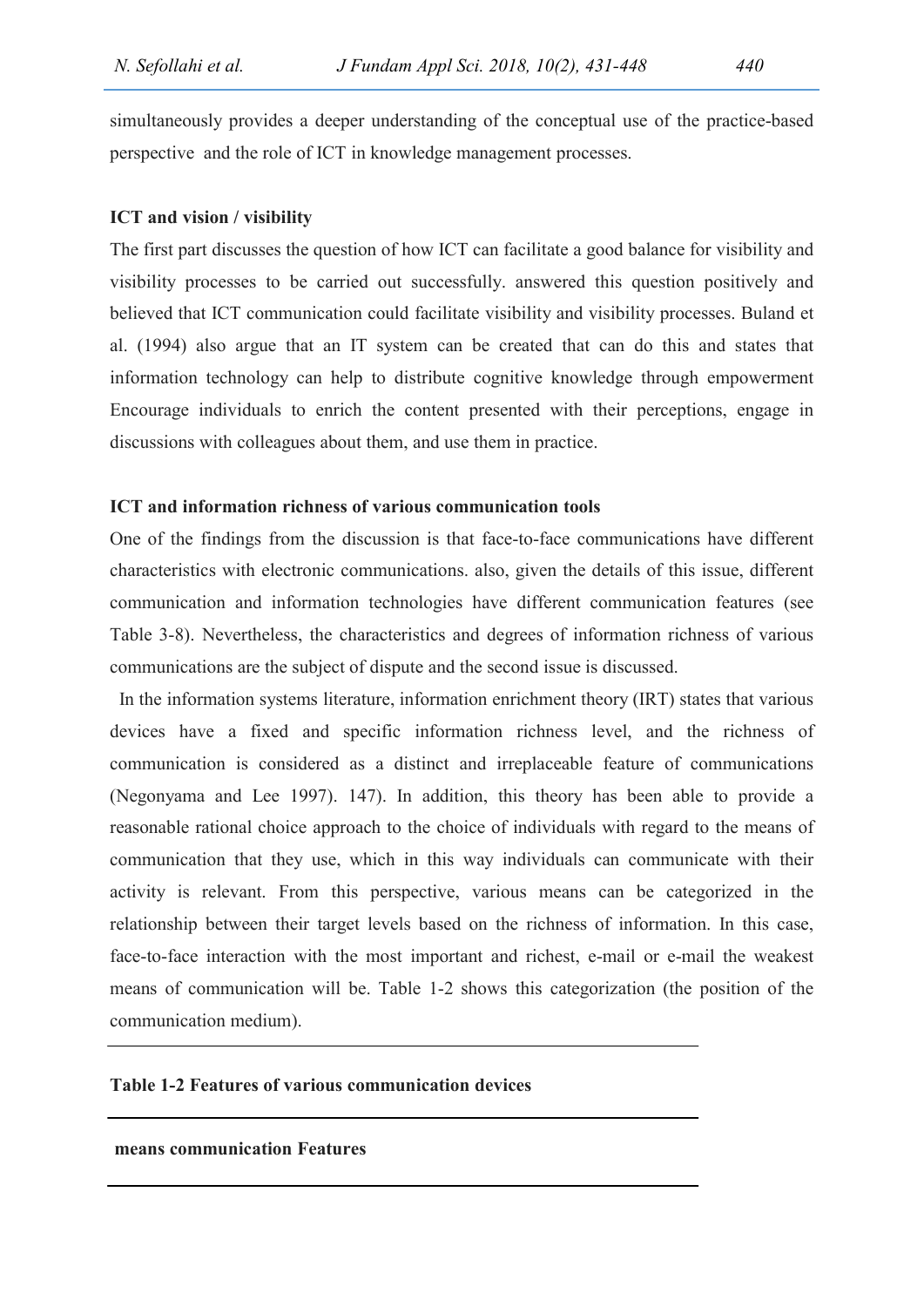### Face-to-face interaction

• Rich information (social symbols such as facial expression, sound, imma and hint) will be more visible. In addition, there is a possibility of instant communication and quick interaction. • Informal spontaneous interactions are more suitable for transferring tacit knowledge when individuals are geographically close.

- Modifiable conditions with improved trust (with the exception of other factors)
- If the people are geographically dispersed, the cost of communication will be huge

#### Video conferencing

- Rich information (social signs, real-time virtual, simultaneous means)
- Costs are expensive to create.
- Prevents fast communication.

 • Medium information enrichment (tone of voice can bring some social signs without movement of the body while talking, invisibility of the cinema, immediate feedback, the possibility of expressing details).

#### Phone

- High variable cost.
- •It can increase confidence, even when face-to-face communication is difficult

#### e-mail

- Suitable for transferring knowledge
- There is little information richness (there are no social signs in this device)
- Very cheap (no cost for distance)

• Non-simultaneous communication with different photographic speeds - there is the possibility of self-inflating and informal interaction (in spite of distance)

- Permanent registration of existing interactions
- Expanding trust in this way is difficult.

However, the theory has been increasingly criticized by the notion that communications media have proven and unchanging information richness characteristics. that's why, along with Table 1-2, the arrow (arrow) is shown with the question mark. Rather than the fact that communications devices have fixed and irreplaceable information richness features, the weakness or robustness of each communication process is measured based on interactions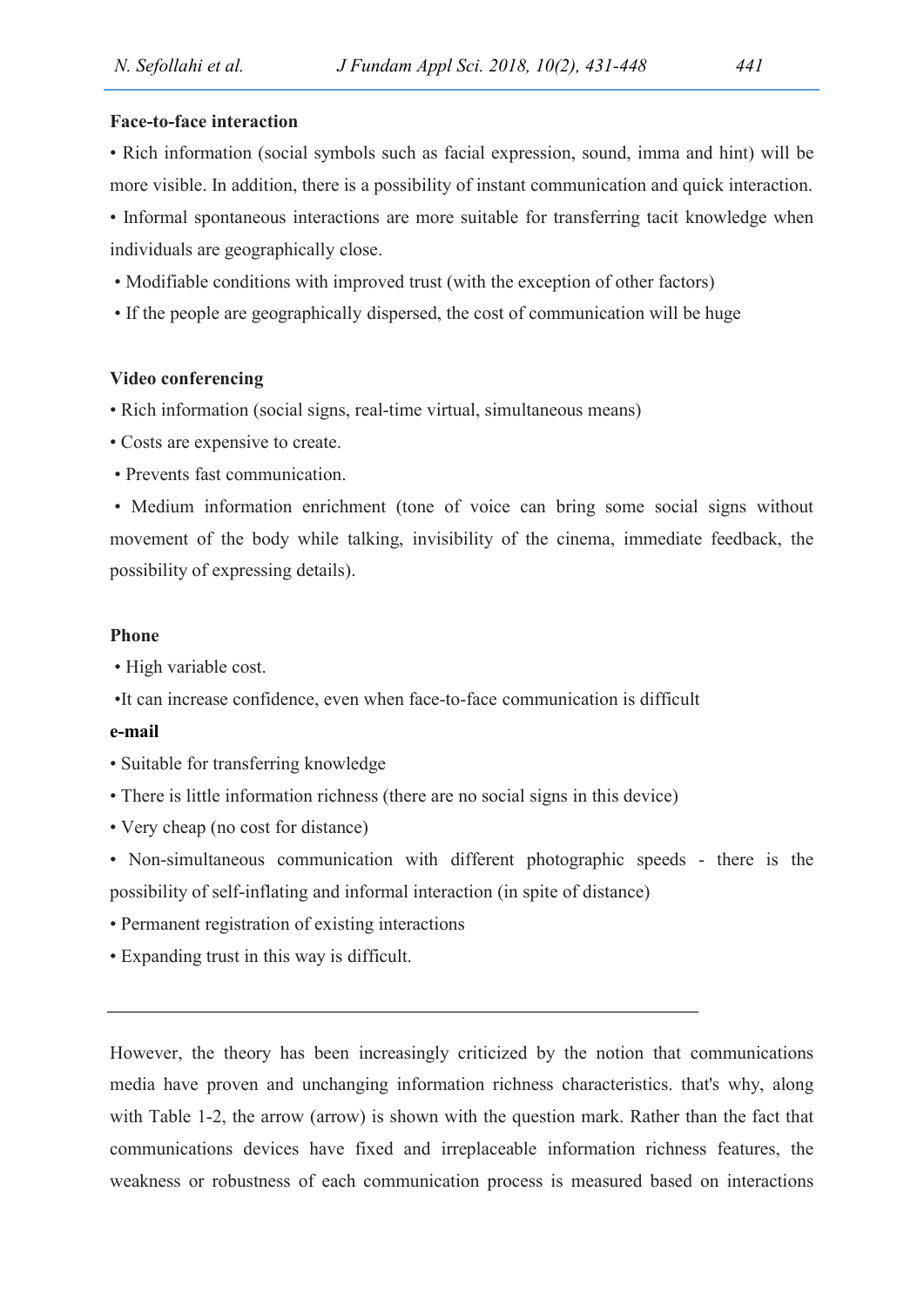between individuals and organizational structure. therefore, the strength or richness of each communication process is not measured based on the technical features of the communications device and is based on the characteristics of social and technical factors. relevant social factors include the level of understanding and mutual recognition between individuals, thewillingness of individuals to communicate and the ability of individuals to use the effective means of communication. therefore, weaker devices, such as email (e-mail), can be used in a complex and rich interaction of organizations, if organizations promote the use of it, or individuals wishing to use it. information .if people use and use e-mail easily and easily, they can justify the use of this device in most studies. Organizational level factors, such as the characteristics of organizational culture, can also affect the type of use of communication tools and their use. therefore, if an organization's culture emphasizes the clarity and documented nature of an issue, it may prefer e-mail, as this device can provide an acceptable version of conversations and interactions. conversely, if the culture of a working group organization, an open space, and an interpersonal work relationship is taken into consideration, it may be preferable to face-to-face meetings or telephone conversations.

role of Information and communication technology it is a pertinent fact to observe that the emergence of Information and communication technologies (ICT) in the last decade has opened new avenues in knowledge management that could play important' roles in meeting the prevailing challenges related to sharing, exchanging and disseminating knowledge and technologies. ICT allows capitalizing to a greater extent on the wealth of information and knowledge available for agriculture Knowledge, science and technology (AKST). the ultimate objectives of AKST activities are to come up with results that can advance research more in certain areas, and engender technologies that AKST stakeholders can use to increase production, conserve the environment, etc. basically the first challenge is the poor mechanisms and infrastructure for sharing and exchanging agriculture knowledge generated from research at national and regional levels. many research activities are repeated due to the lack of such mechanisms and infrastructure at the national level. researchers can find research papers published in international journals and conferences more easily than finding research papers published nationally in local journals, conferences, theses and technical reports. the second challenge is the inefficient mechanisms and infrastructure for transferring technologies produced as the result of research to growers either directly or through intermediaries (extension sub-system). Knowledge and technologies fostering agricultural production and environment conservation are examples. although many extension documents are produced by national agriculture research and extension systems to inform growers about the latest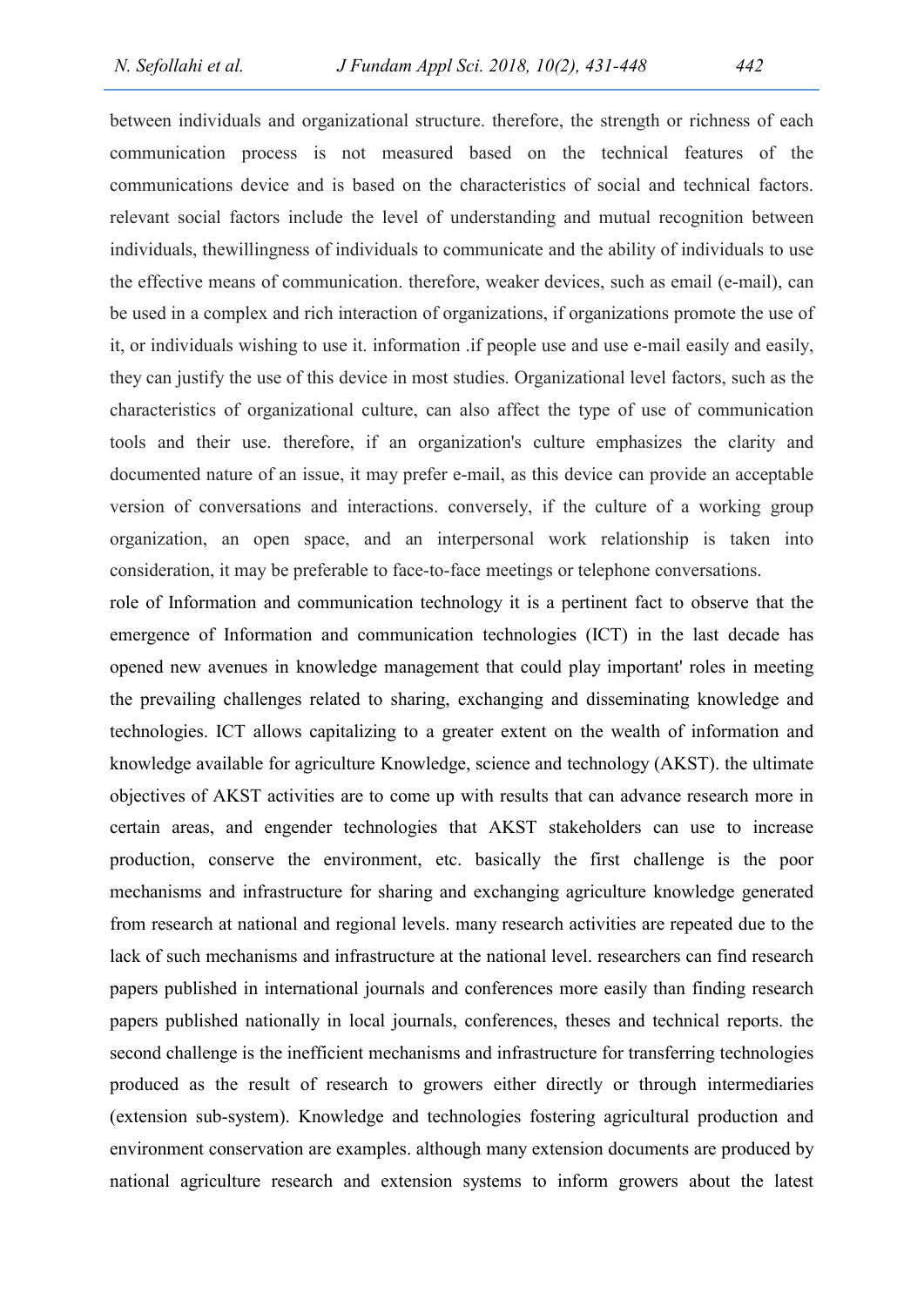recommendations concerning different agricultural practices, these documents are not disseminated, updated or managed to respond to the needs of extension works, advisers and farmers. this is also-true for technical reports, books and research papers related to production. thus third challenge is keeping the indigenous knowledge as a heritage for new generations. It is available through experienced growers and specialists in different commodities. these inherited agricultural practices are rarely documented, but they embody a wealth of knowledge that researchers need to examine thoroughly. the forth challenge is easily accessing and availing economic and social knowledge to different stakeholders at operational management and decision-making levels, so that those responsible will be able to make appropriate decisions regarding the profit making of certain technologies and their effect on resource poor farmers.

## ICT and maintain / Increase trust

The last discussion that relates to the first issue is how much confidence can be created and improved in social relationships shaped by ICT-based communication techniques. the literature on this subject shows that the level of face-to-face interaction between individuals is more than their ability to expand one another's knowledge. it also influences the basic nature of social relations and the level of trust. the discussion in this section is whether trust can only be created and enhanced through electronic communication.

 One of the schools of thought believes that the creation and expansion of trust in social relationships based solely on ICT is not feasible. Roberts (2000) states that face-to-face interaction is a vital factor in building trust-based relationships.

Finally, a study by Nannad Kumar (1999) about virtual world virtual teams

accepted this perspective. In this research, the patterns of knowledge and information sharing in a global virtual group have been studied. Communications between the team were created by the PC-based ICT system, which included the Internet, video conferencing, multi-media email, and a groupware application including internet software and file transfer software. the members of the project teams were people who had never met before each other or had not worked with each other, so there was no personal relationship and the initial trust among the members was weak. Team members actively began face-to-face interactions with other team members and thus shaped a kind of individual trust. team concluded that ICT alone is not enough to maintain and expand trust in communication. This was the result of a quotation from one of the members of the team interviewed that was stated as follows: to start a relationship, i think I would like you to have more face-to-face communications, because you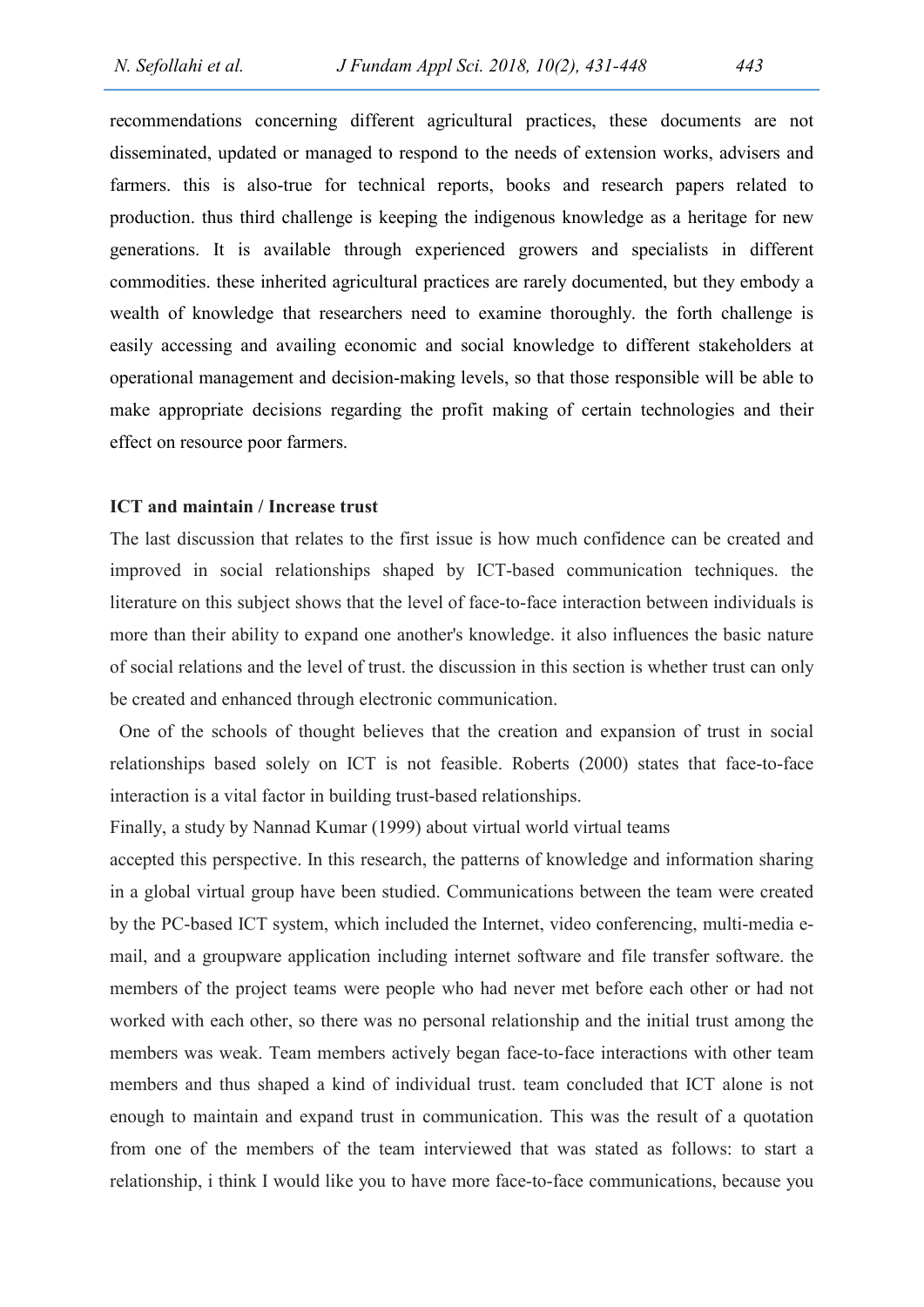need to communicate in your own language and point your way, and you can not go through [E-engagement] [Establish it ... So ... If you want to create teams, you have to face-to-face communication.

also have a positive perspective of how trust can spread in virtual social relationships, but they nevertheless believe that this kind of trust will be fragile and weak. the virtual teams that they established amongst different nationalities did not have any kind of cognition, but also the opportunity to face-to-face meetings. there was no time for these teams to create individual trust. but among some of the teams, there was a kind of rapid confidence that enabled the work of each other to work effectively. Fast trust is used when there is no specific time for establishing social relationships and based on limited information that the members of the team have from each other. also, this type of trust is fragile and weak, and it is easily eliminated. found that special actions and behaviors could extend this kind of trust for example, in the initial stage of the life of these groups, trust builds through members' communication to carry out an activity, which indicates the willingness of members to establish social relationships to create an individual basis in social communication. therefore, they found that in the more advanced phases of the life of the trust group, the members of the group would provide appropriate responses to the demands, and if the manager could turn social-focused interactions into task-oriented interactions. thus, concluded that weak trust could be expanded in social relationships based on ICT devices, if the behavior and actions of individuals were based on reliable methods.

### Implementing ICT Knowledge Management Systems

Until this part of thearticle focused on a subject, the field and methods of ICT It can be used to facilitate knowledge management processes. In this section, we examine the question of how ICT knowledge management systems are designed and implemented.this article illustrates the failure of ICT-based knowledge management initiatives. the reason for this failure and failure was two issues. first, these systems represent one of the main criticisms used by writers of practice-based perspective points and have argued that the initial objectivistic innovations set forth the problems of compilation and tacit knowledge they are of little importance. secondly, these systems are inadequately designed and implemented. in this section, this question is examined.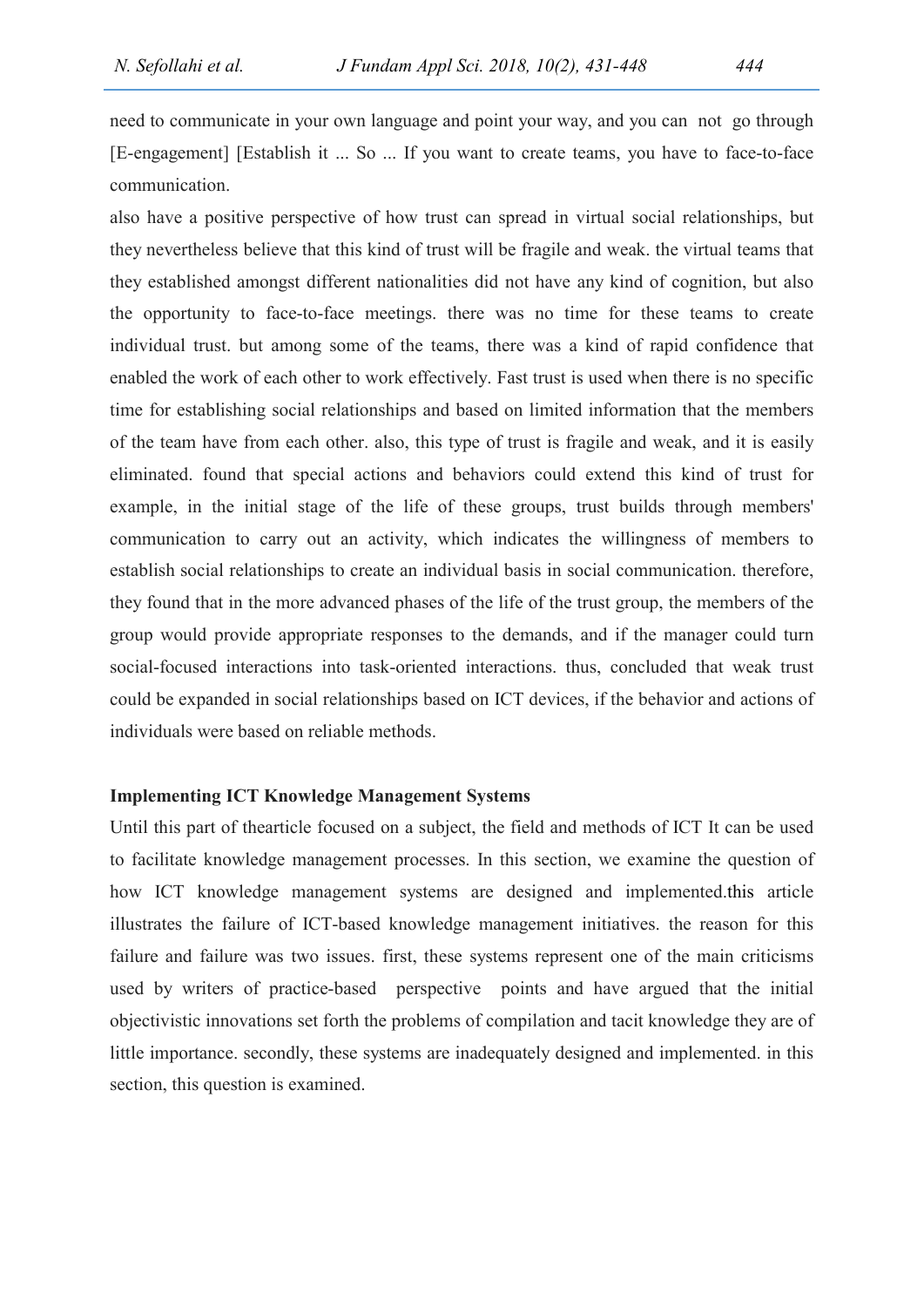#### A Critique of the Practical Practices of Initial Knowledge Management Initiatives

as mentioned in this article, one of the main issues of ICT Initiative knowledge management Initiatives the focus is to ignore the issue of individuals, typically with the premise that individuals tend to share their own knowledge. in the early knowledge management initiatives, ignoring individuals means that the cultural and social context in which these systems should be implemented is inadequate. in contrast, these projects are typically managed technically and are technically concerned with how to store knowledge physically, rather than discussing whether individuals are willing to save their knowledge in such systems. these problems are not exclusive to the use of knowledge management systems. for example, Simon (2000) concluded in an explanation of the research that he had done regarding the use of electronic communications systems that it is surprising to assume that individuals tend to use such systems. in connection with electronic communication systems, state that when such systems are not compatible with the social conditions of the native tissue, it is likely that such systems will be less used. is high. finally, claims that ignoring social and cultural issues in the design and implementation of information technology will put the risk of such a system more than cultures, Values and behaviors to strengthen and strengthen them. Sensitivity to the cultural-social context means that the specific characteristics of each

organization should be taken into account. so the success of such a campaign will be very difficult. What is useful and effective in an organizational context may not work in the other. states that the best way to understand cultural-social factors is to ask questions like this:

• Which types of knowledge transfer processes are promoted or prevented by organizational culture?

• How do existing power relationships affect knowledge processes?

If these questions are answered, the design and implementation of ICT knowledge management systems will be possible by explaining these factors.

#### Philosophy Designing an Alternative

Buland et al. (1994) are pleased that ICT can be designed to support visions and visions. But they also acknowledge that achieving this goal requires a fundamental change in the importance of the system design philosophy . For this reason, the objectivist perspective of knowledge and knowledge sharing has been widely criticized, but is still a dominant model in the information system literature .

Some of the obvious assumptions of this literature are: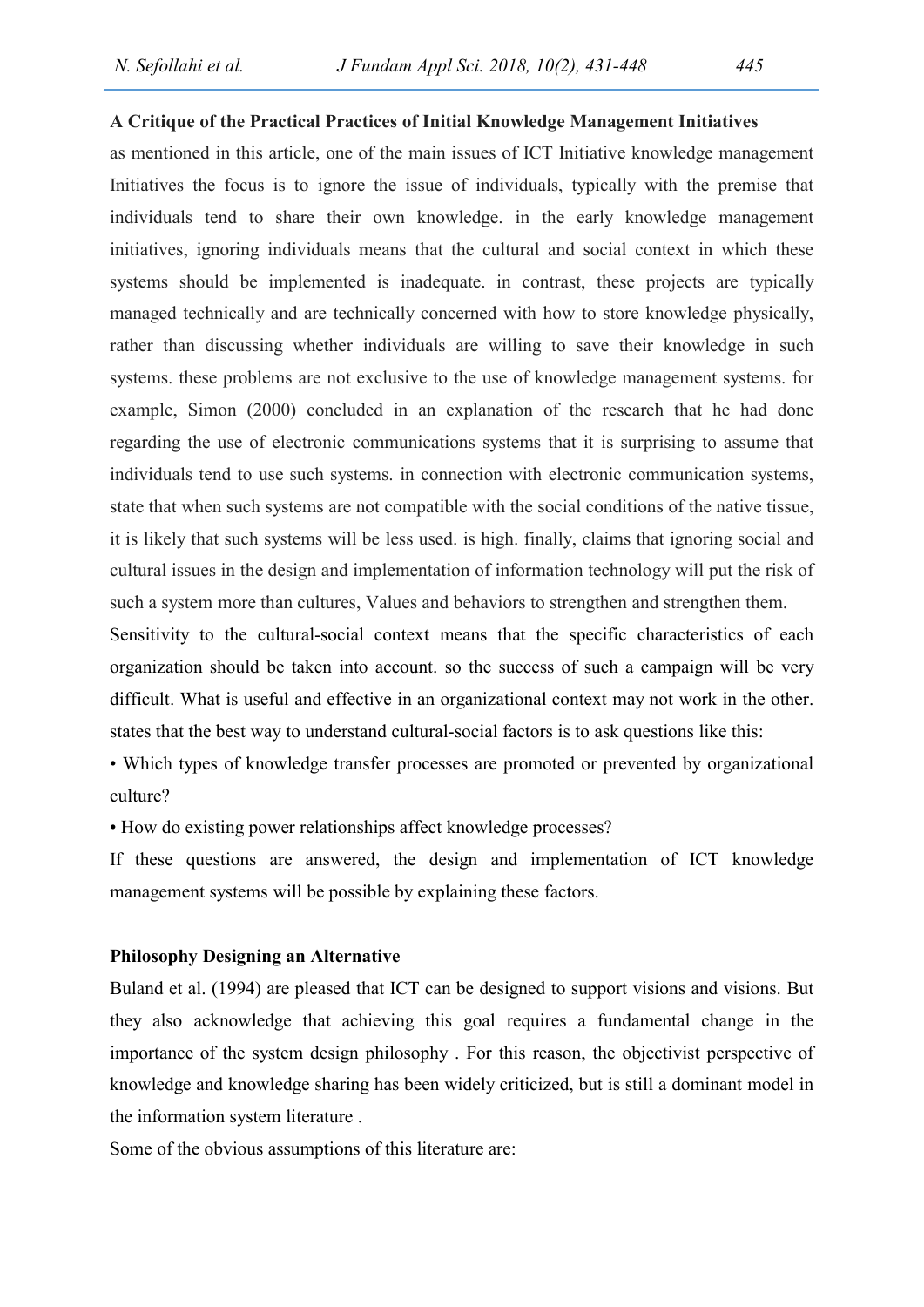• Existing objective knowledge can be transmitted through words and language that has a fixed meaning.

• The basic knowledge of organizations is characterized by consensus and consensus, and the basic common knowledge base is integrated without the problem of knowledge sharing.

• ICT systems are based on the transfer of knowledge based on the transmitter-receiver model From this perspective, the design of the system is related to the design of communication channels and minimizes information / symptoms and reduces noise levels. In contrast from the perspective of practice-based , design goals should focus on facilitating visions and visibility processes among people who do not have a large amount of common knowledge. therefore, it will be necessary to create open systems that will create and transfer various interpretations and make the assumptions and values evident.

### **CONCLUSION**

Several authors have argued that ICT can play an important role in knowledge management processes. There are also important discussions about the role of ICT in the literature of contemporary knowledge management, which was examined in thisarticle.

 Therefore, in addition to providing a single, consistent view, thisarticle attempts to address justice in different ways. In other words, a kind of retreat from the optimistic view that emerged in the early days of the knowledge management literature came about, which suggests that knowledge processes can easily emerge through the use of ICT, which consists of analyzing the objectivistic perspectivepoint and practice-based perspective . the works that are based on the objectivist perspective of knowledge, states that ICT can play an important and direct role in the processes of knowledge. for example, in designing and structuring, storing and disseminating knowledge systems. in contrast to works based on a knowledge-based perspective, the role of ICT systems in the knowledge processes is questioned. this confirms the difficulty of compiling knowledge and transferring this knowledge electronically. in this perspective, ICT can play an indirect role in knowledge processes that facilitates interpersonal interaction and visibility processes. as we have seen, the design of these two perspectives will be a misleading one, because practice-basedliterature discusses the extent to which trust can be created through social relationships with ICTs.

 The implicit managerial implications of these perspectives are noteworthy. for example, if different types of behaviors are appropriate for expanding and maintaining trust in face-toface interaction and ICT-enabled interactions, this will affect the attitudes and behaviors that organizational management should promote and strengthen.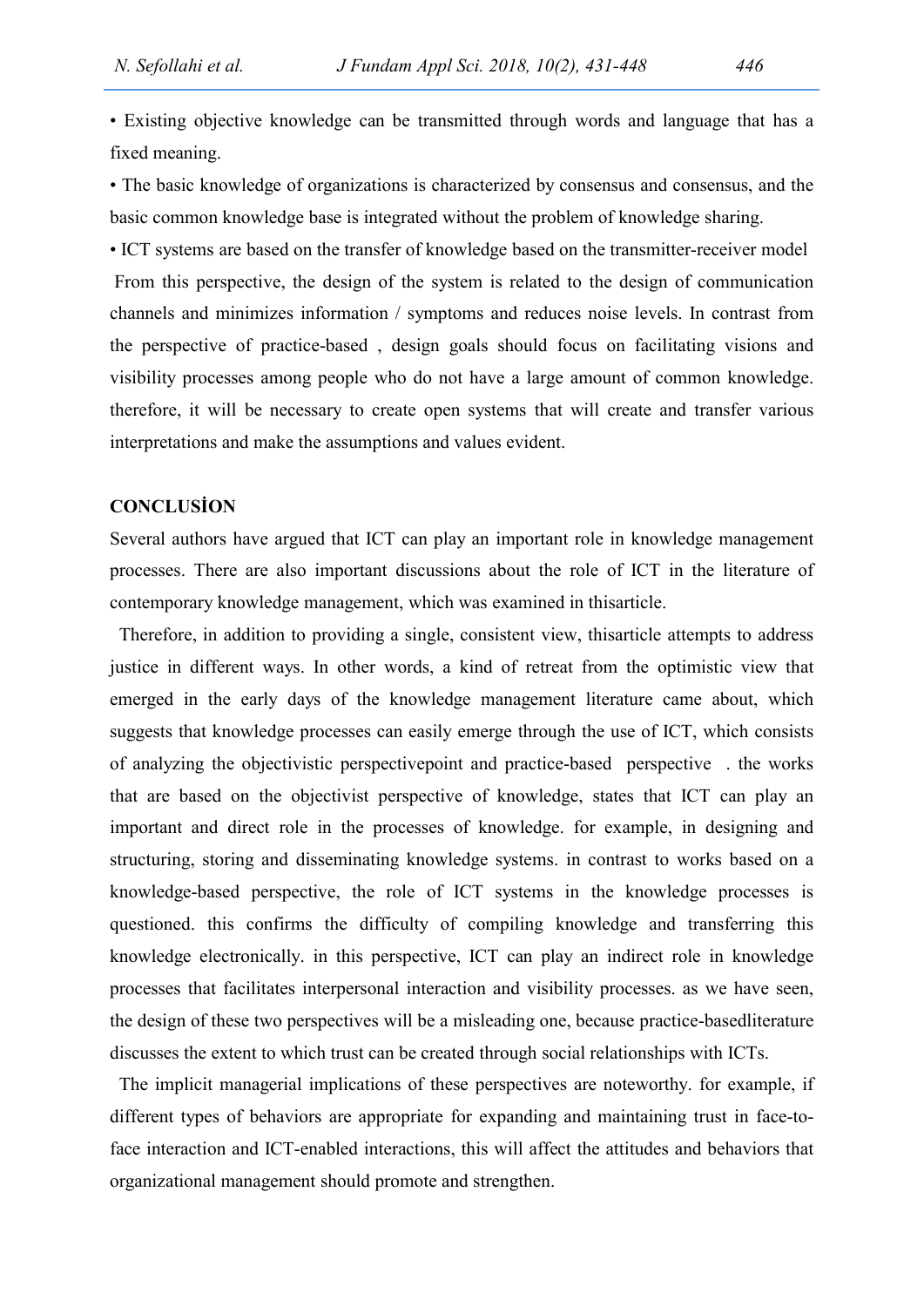Nevertheless, as a general conclusion, any role that we consider ICT in the processes of knowledge, if we want such systems to be effective, they must be designed and implemented in such a way that the socio-cultural context Which systems are used in it. Otherwise, the likelihood of success of such plans is relatively low.

#### **REFERENCES**

Al-Dahrawy, K. Al-D. and Mohammad, S. K. (2010), Accounting Information Systems, Dar Elgamaa Elgadida Printing, Publishing & Distribution, Alexandria, Egypt.

Copyright 2015 by Tutorials Point (I) Pvt. Ltd. knowledge management.

Davoudi SMM, Fartash K, Venera G. Zakirova, Asiya M. Belyalova, Rashad A. Kurbanov, Anna V. Boiarchuk, Zhanna M. Sizova (2018). Testing the Mediating Role of Open Innovation on the Relationship between Intellectual Property Rights and Organizational Performance: A Case of Science and Technology Park, EURASIA Journal of Mathematics Science and Technology Education, 14(4), 1359-1369.

Fartash K., Davoudi, S.M.M., Tatiana A. Baklashova, Natalia V. Svechnikova 4, Yulia V. Nikolaeva, Svetlana A. Grimalskaya (2018). The Impact of Technology Acquisition & Exploitation on Organizational Innovation and Organizational Performance in Knowledge-Intensive Organizations, EURASIA Journal of Mathematics Science and Technology Education, 14(4), 1497-1507.

Filemon, A and Uriarity,jr,(2008), Introduction to knowledge management ,Published by the ASEAN Foundation, Jakarta, Indonesia.

http://www.dialogueonleadership.org/Nonaka-1996.html (1996).

Romeny, S.,(2011), "Accounting Information System", Prentice Hall Business Publishing.

Seifollahi, Naser ,(2015), The Importance of Knowledge in Organizations, The 2nd International Conference on Modern Management Paradigms, Innovation and Entrepreneurship Pages-1-18, Iran, Tehran

Seifollahi, Naser ,(2016), Knowledge Process in Organizations, Networks / Virtual, Second National Conference, Media, Communications and Citizenship Education Pages-1-18, Iran, Tehran.

Seifollahi, Naser ,(2017), practice-based perspective on Knowledge, Second Conference on Economics, Management and Accounting, Pages 1-9, Iran, Ahvaz University.

Shehadeh, H. (2014), Economics of Accounting Data and Information, an unpublished thesis for PhD, Arab Open Academy in Denmark, Denmark.